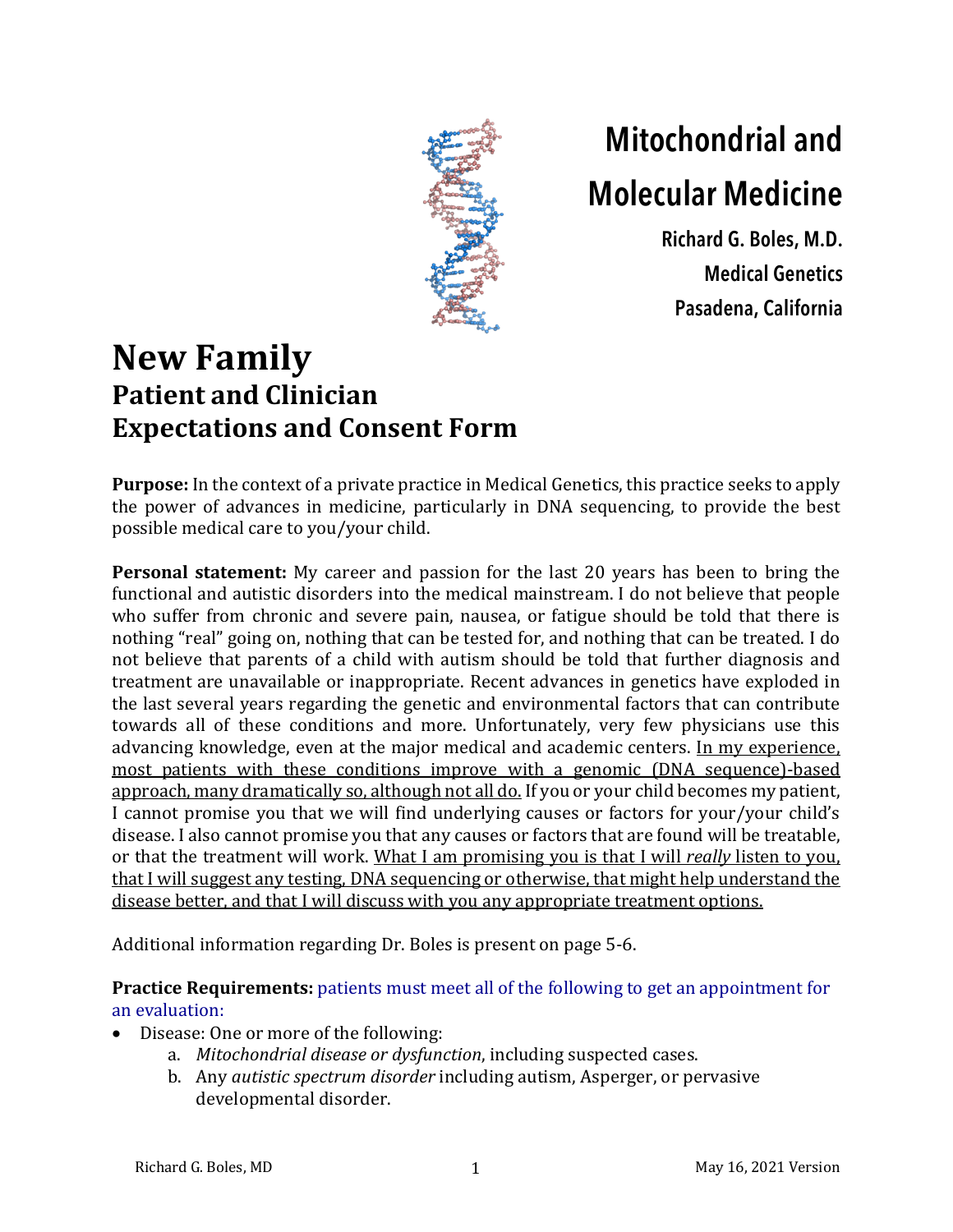- c. A *complicated migraine-like illness* such as *cyclic vomiting*, hemiplegic migraine, episodic ataxia (balance loss), etc.
- d. *"Functional disease"* as defined by at least 3 of the following: autism, ADHD, chronic fatigue, migraine (including the common varieties), muscle pain or other chronic pain (including CRPS/RSD), GI dysmotility (including IBS), dysautonomia/POTS, or mood disorder (anxiety, depression, bipolar, panic attacks). Similar functional/dysautonomic findings might also apply.
- Age: Under 25 years (sorry, being a pediatrician, this is an insurance issue; the age limit may increase later). I can see a limited number of patients up to age 29 years.
- Agreement: Acceptance of all of the conditions of this practice, as per this letter, including the financial terms.

Email me if you are not sure if you/your child meets these criteria. Also, I do make an occasional exception.

**Novelty:** Recent advances in DNA sequencing technologies have opened the door to vast knowledge that was not previously available. In particular, this practice seeks to utilize massive DNA sequence information in medical practice. This is NOT research, in that the overriding purpose of the practice is to provide you/your child with medical care. However, the care provided often is personalized and/or innovative, in that it is targeted to the unique aspects of the patient and family, including DNA sequence data.

**Scope:** Patients seen by Dr. Boles are expected to have a primary care physician, and in most cases additional specialists, to follow the patient throughout the year. Dr. Boles' practice is predominately quaternary care, meaning that the intent is to advise the various specialists, as well as the primary care physician, caring for you/your child. Follow-up visits generally are scheduled semi-annually or annually (often dependent on how far away you live and your ability to travel), but in some cases other schedules are appropriate. You also may chose to have an initial evaluation with Dr. Boles but to seek follow-up elsewhere.

**Communications:** Patients in this practice are generally complicated and issues may develop in between office visits. Email is the primary form of communication, both with the family and with other providers as needed. On occasion, other forms of communication may be appropriate. The office consultation note will be delivered by email to the patient/family, and any other providers as desired by the family, generally on the same day as the office visit. By joining and continuing to be followed in this practice, you are consenting to email communications. Email is not checked 24/7/365, so urgent and emergent requests should not be handed by email.

**Emergencies:** Dr. Boles tries to be available to his patients, but provides no urgent care or emergency services. For true emergencies, call 911. Urgent/emergent services are to be handled through the primary care and/or specialists following the patient, and/or the emergency room. In particular, Dr. Boles travels frequently to deliver lectures, and is not always available.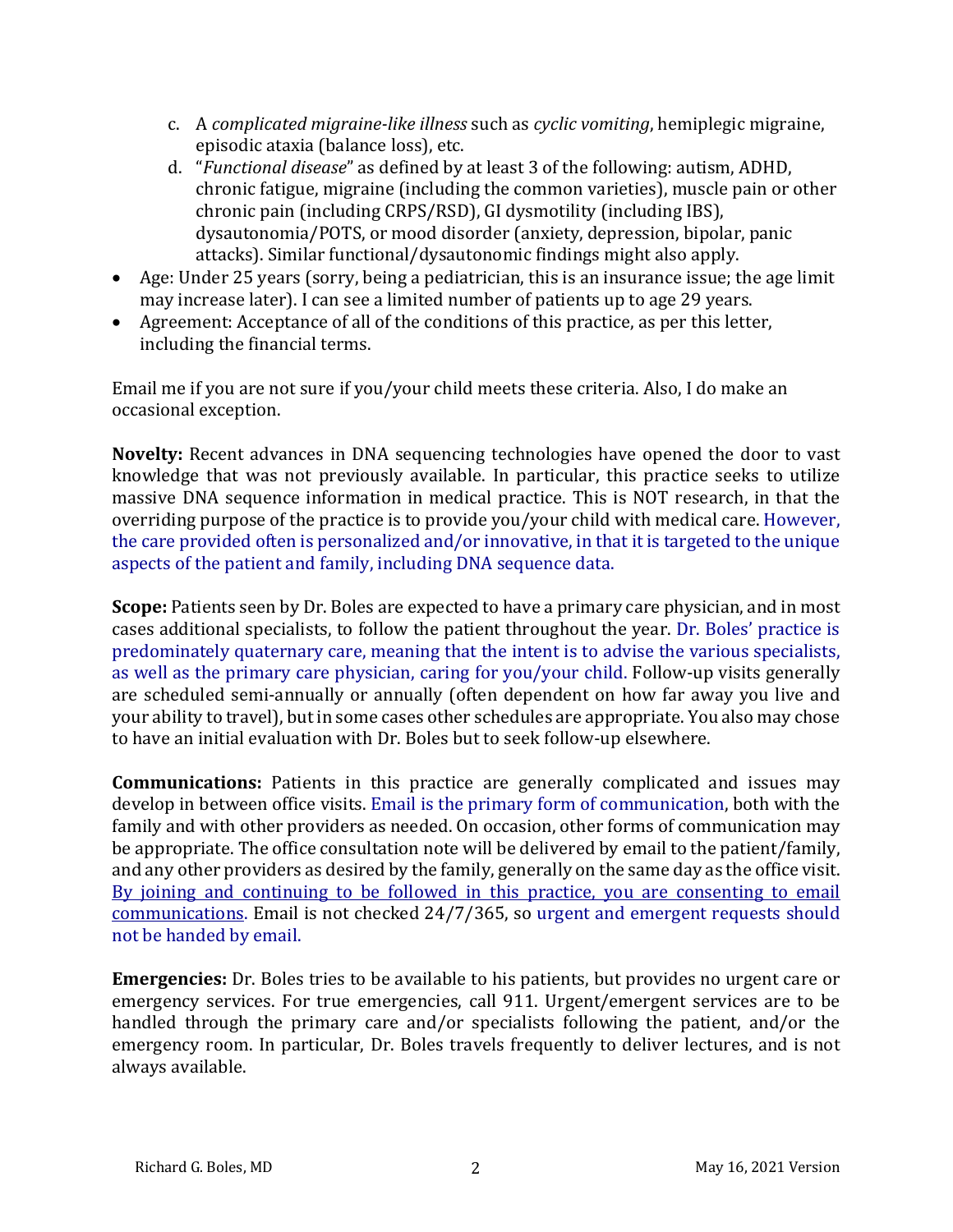**DNA Sequencing and Potential Conflicts of Interest:** DNA sequencing is an integral aspect of the medical care model utilized in this practice. Dr. Boles was a full-time consultant to Courtagen Life Sciences Inc. until the company went out of business in June 2017. In the future, Dr. Boles may serve as a consultant to other laboratories, and thus may benefit financially upon the success of that company. However, Dr. Boles will always provide you with the best options for you/your child to suit your/your child's individual needs. This is the case whether Dr. Boles has a financial interest in the company providing the test, the test is offered by a competitor, or neither of the above. Dr. Boles will tell you if he has a financial interest in any laboratory or product that he recommends. You are under no obligation to choose any testing or products recommended by Dr. Boles whether or not he has a financial interest in it.

**Appointments:** Please email Dr. Boles regarding requests for appointments at drboles@molecularmitocom.

**Medical Records for Dr. Boles to Review:** Please send pertinent medical records to Dr. Boles, preferably by email and at least a week ahead of the visit. Mailing a DVD is also a good option. Paper records can be reviewed at the visit, but will take time away from the visit. The medical records that are most helpful are:

- 1. Sub-specialist evaluations (e.g. neurologist, gastroenterologist, geneticist)
- 2. Certain hospital records (e.g. admission, discharge, operative, sub-specialist consultation)
- 3. Specific testing (e.g. DNA/genetic, biochemical/metabolic, biopsy, MRI, endoscopy)
- 4. Most-recent laboratory results (e.g. CBC, chemistry panel, coenzyme Q10, carnitine and/or amitriptyline blood levels)
- 5. Growth chart for height and weight

Please do not send the actual films, for example from an MRI, but instead sent the written interpretation.

**Payment for Dr. Boles' Services:** The charge for new appointments is \$1,200 for about a 2 to 3-hour visit. If there is more than one person being seen as a new patient, such as a sibling, there is an \$800 charge per additional patient. The first-half of the initial office visit (\$600 if one patient is seen) is due within 30 days of scheduling the appointment. Payment for the second half of the initial visit is due at the time of the visit.

Follow-up visits are generally scheduled for one hour, given the complexity of the patients seen. The charge is \$500 and is due at the time that services are provided.

Payment options:

- Credit card
- PayPal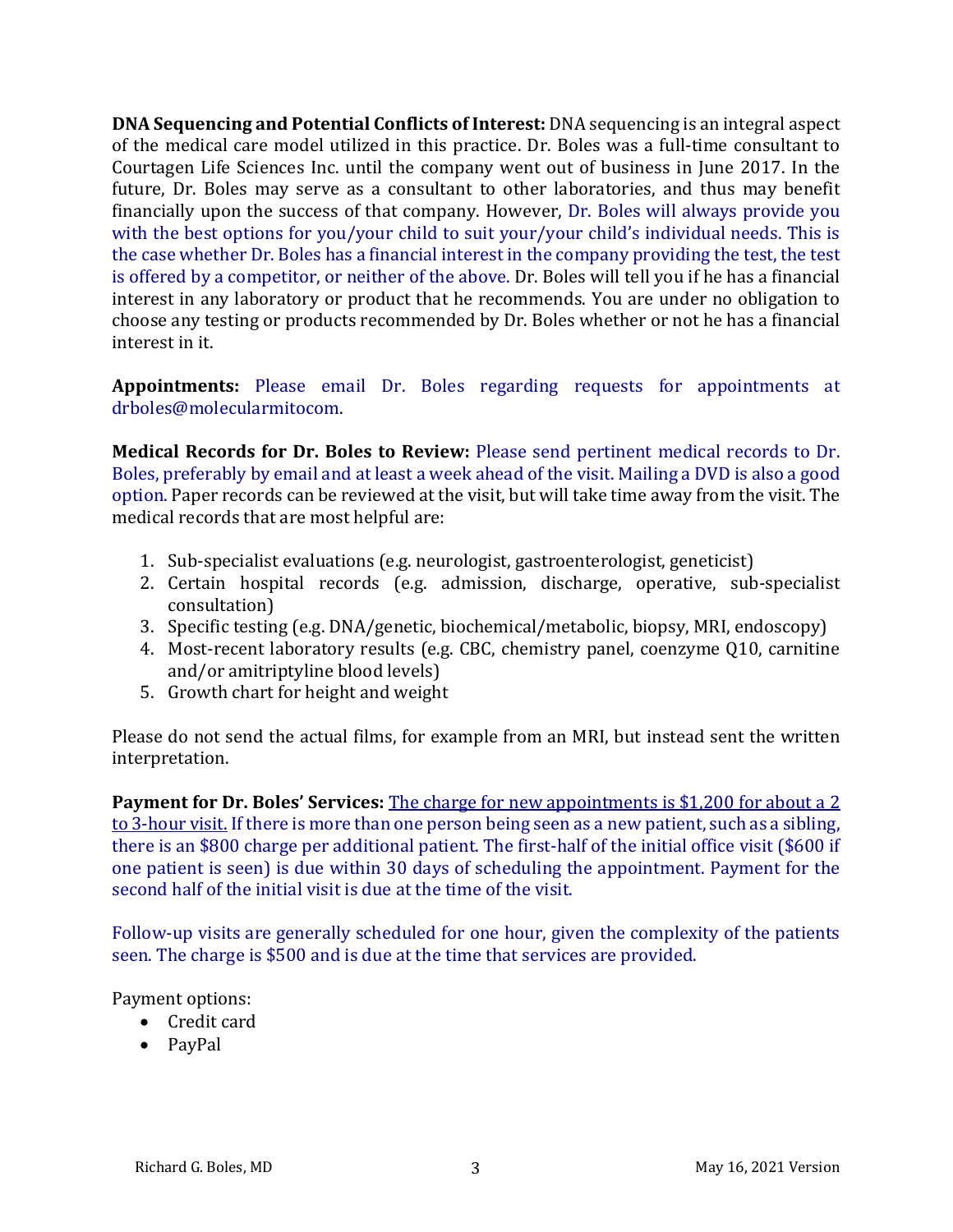For the initial payment, to send money safely and easily by PayPal, email the following to Dr. Boles: credit card number, expiration date, the ZIP code for the billing of your credit card, and your cell phone number, but do NOT put the 3-4 digit (CSC) number in that email. Send the CSC number to me at richard.boles@neuroneeds.com, and make sure to include the patient's name on that email. This way, no one can use this information to "hack" into your account, and you don't need to know how to use PayPal and do not need that app.

Initial and follow-up visit fees include a reasonable amount of email communications through the year to the family, and to other care providers, as appropriate. Services beyond this will incur separate charges, for which you will be made aware of before the services are provided. There are no hidden or unexpected charges.

**Insurance:** Dr. Boles is not a member of any third-part contracts, meaning that he is "out-ofnetwork" for all payers. This is a "cash practice". It is anticipated that most PPO patients will be reimbursed a proportion of their payment, dependent on your insurance plan, deductible, and other factors. Upon request, Dr. Boles will provide you with the documents needed for you to apply for partial reimbursement from your insurance company. Additionally, Dr. Boles does not accept government plans such as MediCal/Medicaid, Medicare, and California Children's Services (CCS).

**In-Patient:** Dr. Boles does not have admitting privileges to any hospital. You may contact Dr. Boles if you/your child is going to be admitted to a hospital. Oftentimes, an email or telephone communication between Dr. Boles and the in-patient physician is indicated to help ensure that you/your child receives the appropriate care. However, because of laws and protocols, the physician must contact Dr. Boles requesting advice. These communications are, within reason, included in the office visit fee.

**Payment for Laboratory Testing and Other Services:** Whether ordered or suggested by Dr. Boles, payment for all testing and other services are to be arranged and paid for by the patient, family, and/or insurance company.

**Telemedicine:** Since the start of the Covid-19 pandemic, Dr. Boles has been exclusively evaluating patients via telemedicine. He believes that this is very close to being physically in his office, except without the travel. Families have almost universally preferred this. Telemedicine has been working so well that there are no current plans to return to in-person evaluations. Telemedicine appointments are performed by Zoom, and you will receive an email invitation, usually the previous day or on the day of the scheduled appointment. A laptop or desktop computer work better, but a tablet of phone can be used. Have adequate light in front of you, and not behind you.

**State licensure:** Telemedicine legally occurs in the state where the patient is located at the time. Due to the Covid-19 pandemic, the federal Department of Health and Human Services in December 2020 overruled state licensing laws and allowed telemedicine for a licensed physician in all 50 states. Thus, at the time of this writing, Dr. Boles can evaluate you/your child anywhere in the United States. However, it is unclear how long this situation will last. Dr. Boles has a medical license in 5 states (AZ, CA, FL, NJ, PA), and following the pandemic-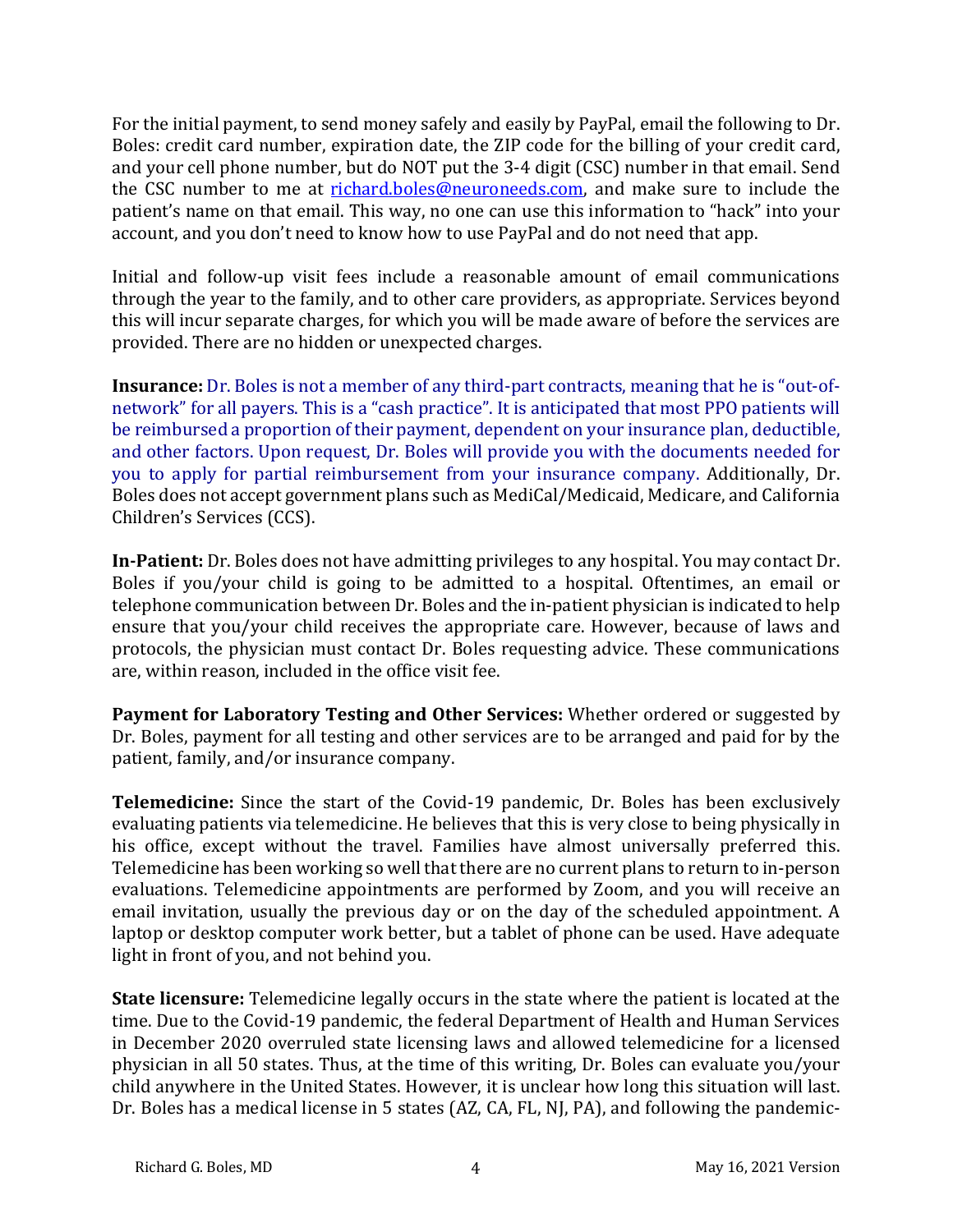related emergency it may be necessary for the patient to physically travel to one of these states for a telemedicine evaluation to be legal. This should not affect the ability of Dr. Boles to explain to you the result of laboratory tests that were legally ordered previously.

**Separate Practices:** This is a solo private practice that is completely independent from any other entities.

**Research:** In addition to providing patient care, Dr. Boles is collecting data in order to improve, care, educate other physicians/providers, and learn more about these conditions. The ultimate goal of this data collection is to improve medical care. Your/your child's medical information will be used in this data analysis by Dr. Boles and any investigators under his supervision in accordance with applicable law. No personal identifying information will be published or presented to others without your specific permission. Examples of information NOT released without your approval includes names, photos, and enough detail so that the family/patient could be identified (example: a detailed pedigree). By joining and continuing to be followed in this practice, you are consenting to the use, publication (both print and electronic) and presentation of non-identifying information, in a manner similar to that of academic medical institutions, as permitted by law.

**Obligation and Options:** You are under no obligation to join and/or continue to be followed in this practice.

**Change in Terms:** Changes will likely be necessary for ideal functioning. You will be informed of changes that affect you/your child, and you always have the opportunity to seek care elsewhere.

**Summary:** This document is a summary of the practice opportunity and cannot possibly cover every issue. Please ask Dr. Boles for any specific questions or clarifications.